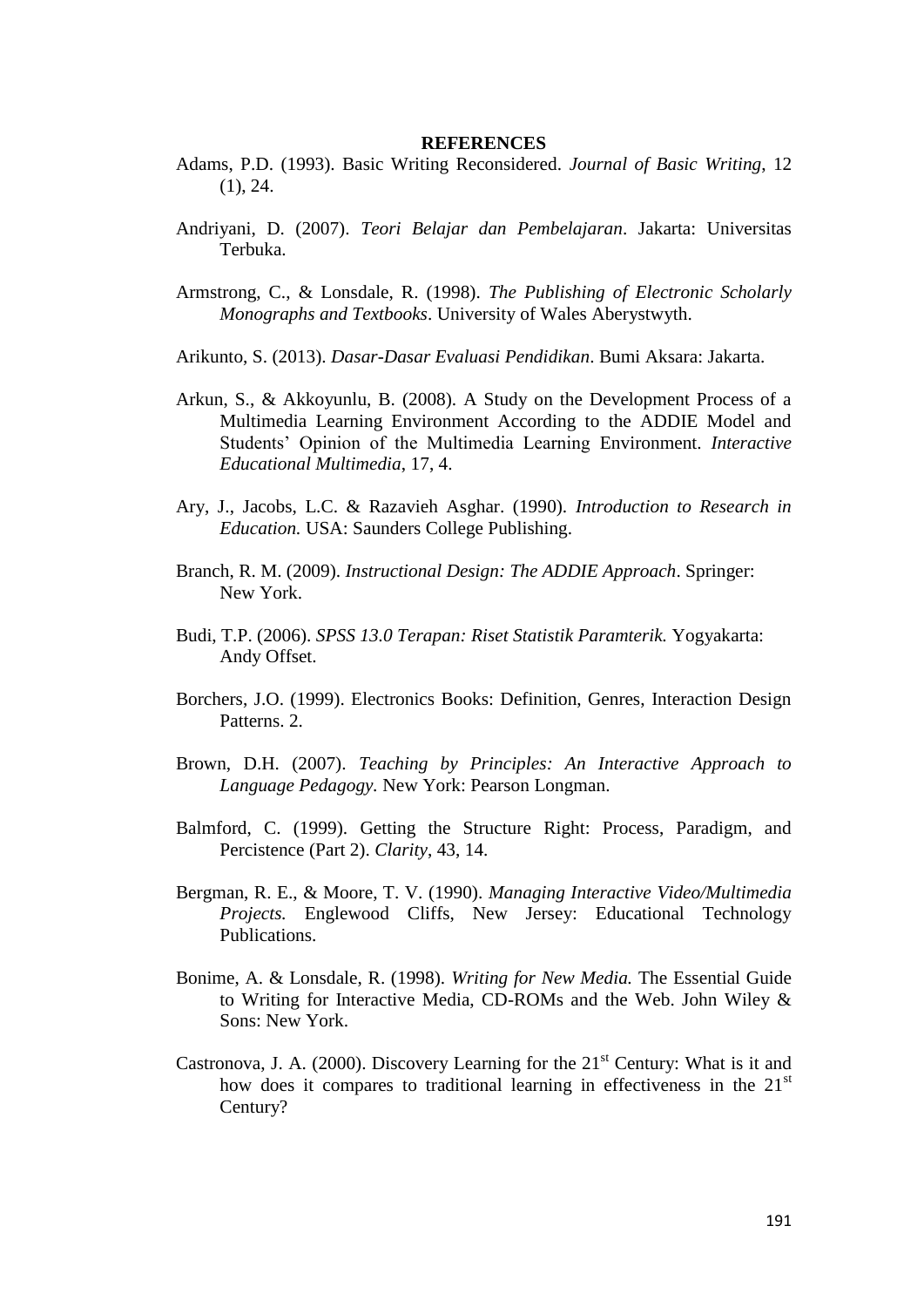- Cahyo, D.N. (2015). *Pengembangan Media Pembelajaran Interaktif Komunikatif dan Inovatif Untuk Pembelajaran Gerbang Dasar Digital Kelas X SMK Muhammadiyah Prambanan*. Skripsi: Universitas Negeri Yogyakarta.
- Choi, J., Lee, Y., & Kim, K. (2014). An HTML5-based Interactive E-book Reader. *International Journal of Software Engineering and Its Application*, 8 (2), 68.
- Coffin, C., Curry, M. J., Goodman, S., Hewings, A., Lillis, T. M., Swann, J. (2003). *Teaching Academic Writing*. London: Routledge.
- Darcey, L., & Conder, S. (2009). *Android Wireless Application Development.* USA[:Addison-Wesley Professional.](http://www.awprofessional.com/)
- Dick, W., Carey, L., & Carey, J. O. (2001). *The Systematic Design of Instruction (Fifth Edition)*. New York: Longman.
- Desy, J. (1976). Reasoned Writing for Basic Students: A Course Design. *Journal of Basic Writing*, 1 (2), 6-9.
- Flowers, B. S. (1981). Madman, Architect, Carpenter, Judge: Roles and Writing Process. *Language Arts*, 58 (7), 834-835.
- Gall, M. D., Gall, J. P., & Borg, W. R. (2003). *Educational Research An Introduction (Seventh Edition)*. USA: Pearson Education.
- Gebhard, J. G. (1996). *Teaching English as a Foreign or Second Language. A Teacher Self-development and Methodology Guide.* Michigan: The University of Michigan Press.
- Gilyard, K. (2000). Basic Writing, Cost, Effectiveness, and Ideology. *Journal of Basic Writing*, 19 (1), 37.
- Gustafson, K. L., & Branch, R. M. (2002). *Survey of Instructional Developments Models (Fourth Edition)*. New York: ERIC Clearinghouse on Information & Technology.
- Hawkins, D. (2000). Electronic Books: A Major Publishing Revolution, Part 1, *Online*, 15-28.
- Haghighatgoo, O. (2016). Production of Game Content for Mobile Phones based on Android Operating System. *International Journal of Computer Science and Mobile Computing*, 5 (3), 141.
- Hanafi, H. F., & Samsudin, K. (2012). Mobile Learning Environment System (MLES): The Case of Android-based Learning Application on Undergraduates" Learning. *International Journal of Advanced Computer Science and Applications*, 3 (3), 1-2.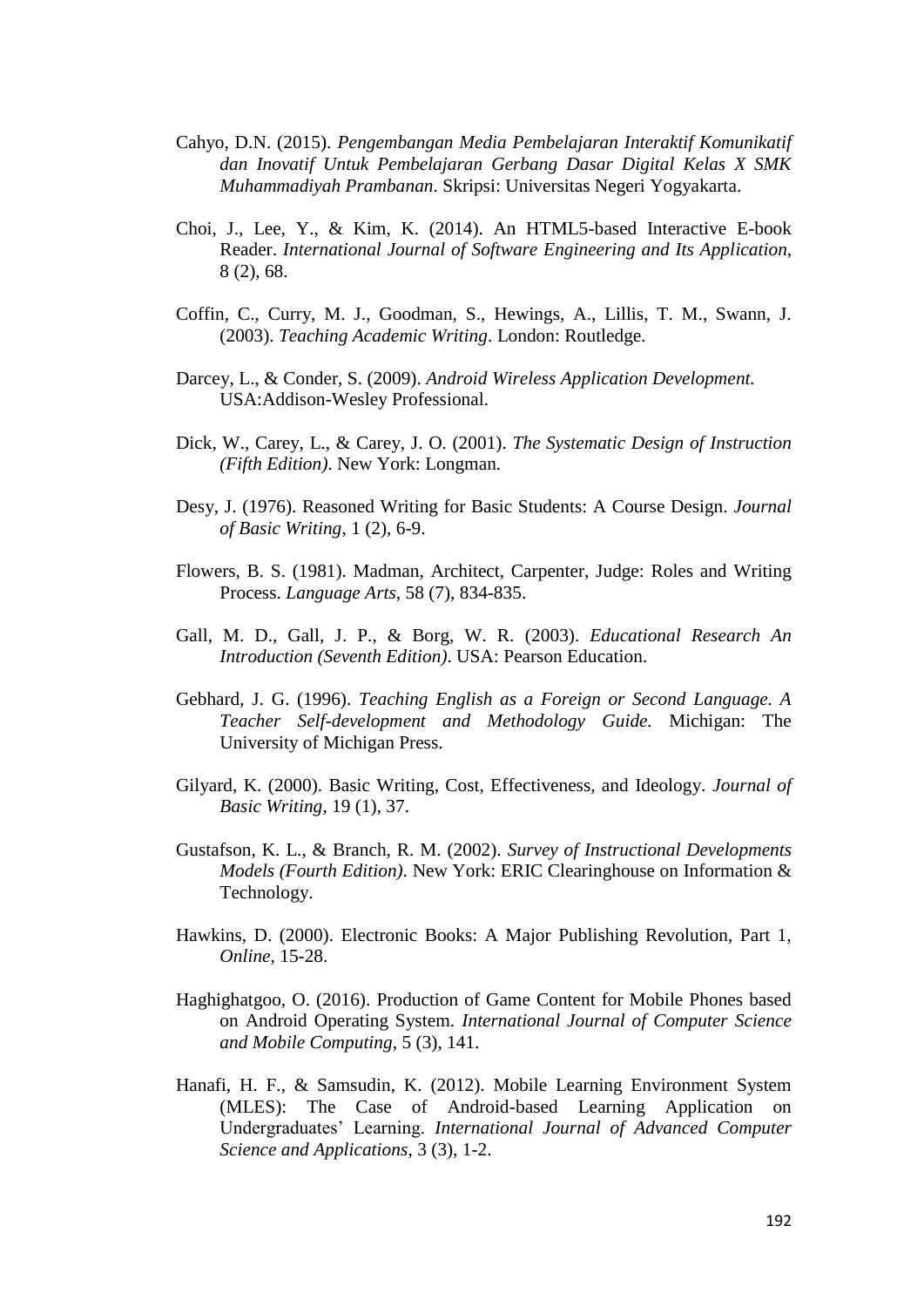- Haque, N. (2014). A Brief Study on Need Analysis. *Express, an International Journal of Multi Disciplinary Research*, 1 (1), 2.
- Harrington, S., & Kassner, L.A. (1998). The Dilemma that still Counts: Basic Writing at a Political Cross-Roads. *Journal of Basic Writing*, 17 (2), 6-11.
- Horne, L.K. (2012). Apps: A Practical Approach to Trade and Co-Financed Book Apps. *Publishing Research Quarterly, Springer*, 28, (1), 17-18.
- Holla, S., & Katti, M. M. (2012). Android based Mobile Application Development and its Security. *International Journal of Computer Trends and Technology*, 3 (3), 486.
- Hoog, R. de, Jong, T. de, & Vries, F. de. Constraint-Driven Software Design: An Escape From the Waterfall Model. *Performance Improvement Quarterly*, 7 (3), 48-63.
- Horner, Bruce. (1994). "Mapping Errors and Expectations for Basic Writing: From the "Frontier Field" to "Border Country". *English Educational*, 26 (1), 1-2.
- Hutchinson, T. & Waters A. (1987). *English for Specific Purposes: a Learning-Centred Approach*. Musselburgh: Cambridge University Press.
- Isman, A. (2011). Instructional Design in Education: New Model. *The Turkish Online Journal of Educational Technology*, 10 (1), 136.
- Kassner, L.A. (1999). Just Writing, Basically: Basic Writers on Basic Writing. *Journal of Basic Writing*, 18 (2), 72-75.
- Kibona, L., & Rugina, J. M. (2015). A Review on the Impact of Smartphone on Academic Performance of Students in Higher Learning Institution in Tanzania. *Journal of Multidisciplinary Engineering Science and Technology*, 2 (4), 673.
- Kovrig, A. (2005). IcoFX-About us. Accessed January 2017 at [http://icofx.](http://icofx.ro/contact.html) ro/contact.html.
- Lee, K. B., & Salman, R. (2012). The Design and Development of Mobile Collaborative Learning Application Using Android. *Journal of Information Technology and Application in Education*, 1 (1), 5.
- Lee, W. M. (2011). *Beginning Android Application Development*. Indiana: Wiley Publishing.
- Lu, M. Z., & Horner, B. (2000). Expectations, Interpretations and Contributions of Basic Writing. *Journal of Basic Writing*, 19 (1), 43.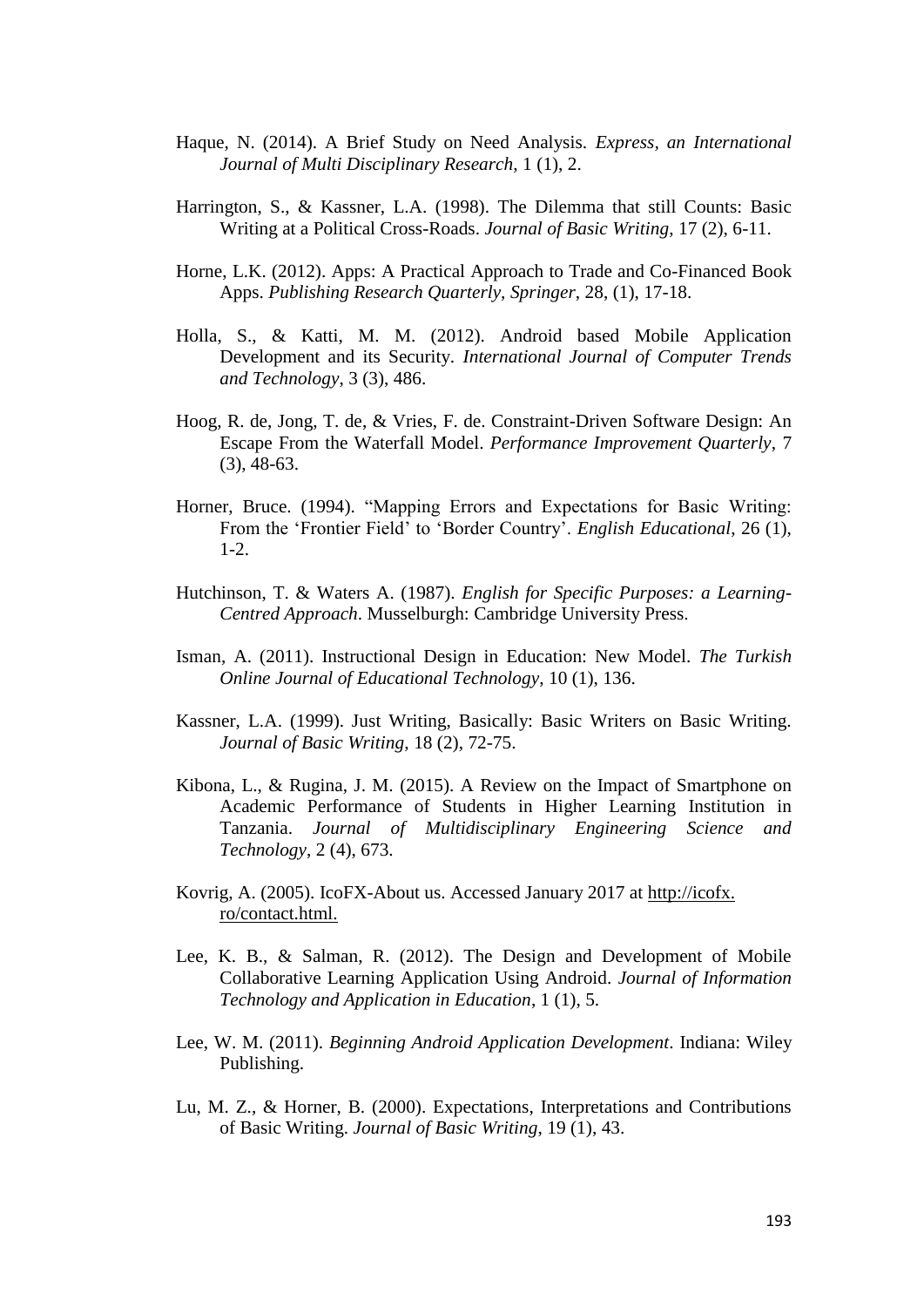- Lucantoni, P. (2002). *Professional Development for Teachers: Teaching and Assessing Skills in English as a Second Language*. Cambridge: Cambridge University Press.
- McGriff, S. J. (2000). *Instructional System Design (ISD): Using the ADDIE Model*. Instructional Systems, College of Education, Penn State University.
- Miekley, J. (2005). ESL Textbook Evaluation Checklist. *The Reading Matrix*, 5  $(2)$ , 4-5.
- Molenda, M. (2004). *Education and Technology: an Encyclopedia*. USA: Library of Congress Cataloging-in-Publication Data.
- Mukharomah, L. (2015). *The Use of Discovery Learning Model to Improve Students' Descriptive Text Writing.* Thesis: Walisongo State Islamic University.
- Muruganantham, G. (2015). Developing of E-Content Package by Using ADDIE Model. *International Journal of Applied Research*, 1 (3), 53.
- Nardo, T.B., & Hufana, E.R. (2014). Development and Evaluation of Modules in Technical Writing. *American Journal of Educational Research*, 2 (6), 341- 350.
- Nordquist, R. (2015). *Basic Writing.* Accessed January 2017 at http://grammar. about.com/od/ab/g/Basic-Writing-term.htm

Nurkancana, W. (1992). *Evaluasi Hasil Belajar.* Surabaya: Usaha Nasional.

- Oshima, A., & Hogue, A. (1998). *Writing Academic English (Third Editon)*. New York: Pearson Longman.
- Otte, G., & Mlynarczyk, R. W. (2010). *Basic Writing*. Indiana: Parlor Press.
- The College Years. (2012). *Examsmanship and the Liberal Arts. An Epistemological Inquiry*. BSC: Harvard University.
- Tyner, T.E. (2008). *Writing Voyage. A Process Approach to Writing*. Thomson Wadsworth: Boston.
- Passerini, K. & Granger, M.J. (2001). A Developmental Model for Distance Learning Using the Internet. *Computers and Education*, 34, (1), 4-5.
- Perry, W.G. (1963). Examsmanship and the Liberal Arts. A Study in Educational Epistemology. *Examining in Harvard College: a Collection of Essays by Members of the Harvard Faculty*, Cambridge: Harvard University.
- Riyanto, Y. (2009). *Paradigma Baru Pembelajaran.* Jakarta: Prenada Media. Rabideau, M. P. S., & Brossell, G. (1995). Finding Basic Writing"s Place. *Journal of Basic Writing*, 14 (1), 22.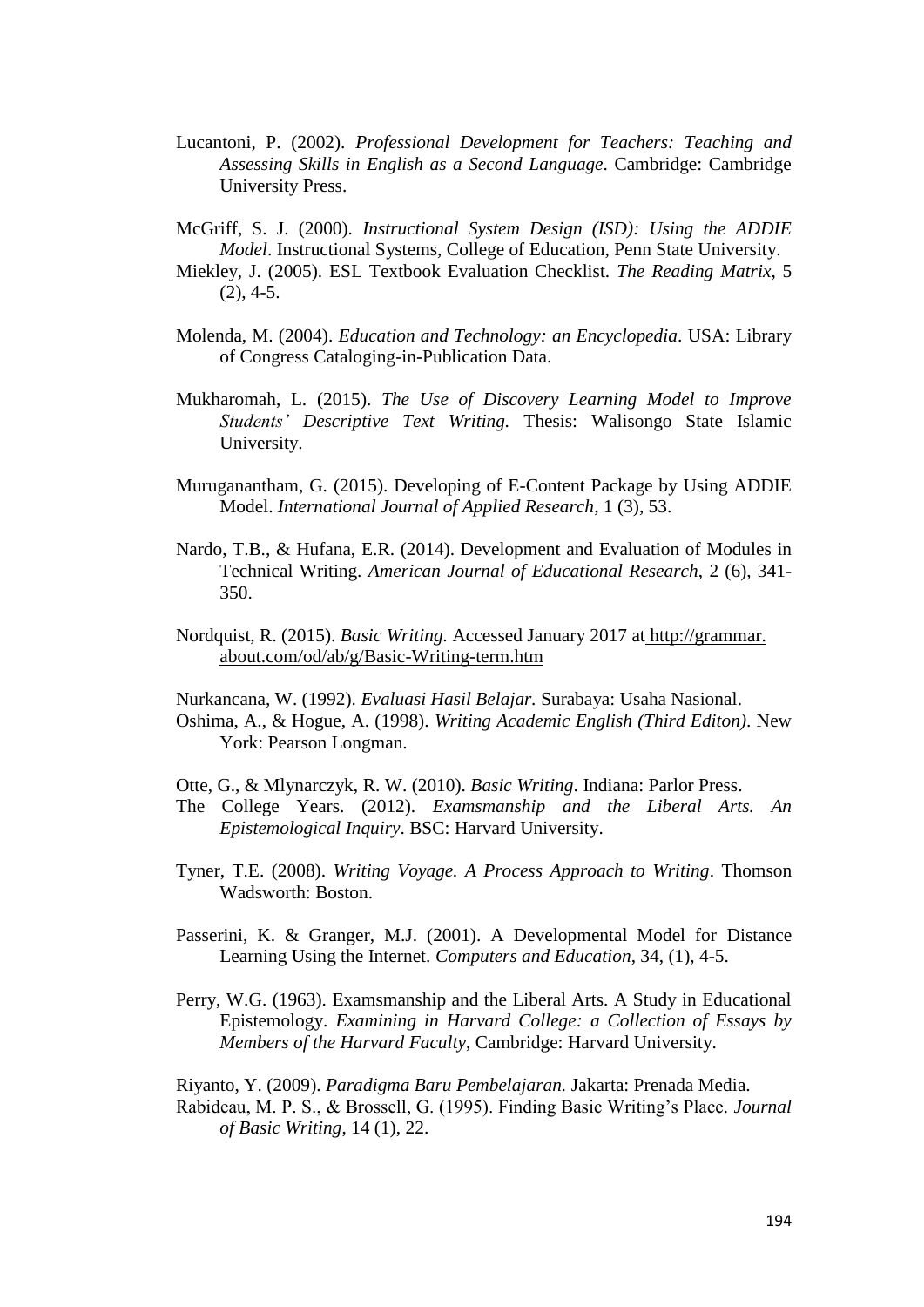Reid, J. M. (1996). *Basic Writing.* USA: Prentice Hall.

- Rouse, M. (2015). Photoshop. Accessed January 2017 at http://whatis.techtarget .com/definition/Photoshop
- Sailah, S., Kunaefi, D. T., Soetanto, H., Utama, I. M.S., Mursid, Endrotomo, Dewajani, S., Arifin S., Sugiharto L., Djajanto, L., Jumhur, Herlina, L., Hosea E., Tutupoho, R. R., Evawany, Udin, N. M. (2014). *Buku Kurikulum Pendidikan Tinggi*.
- Samal, S., & Jena, S. P. (2014). Research on the Development of a New Shop Application Using Android. *International Journal of Advanced Computer Research*, 4 (1), 236.
- Sarrab, M., Elgamel, L., & Aldabbas, H. (2012). Mobile Learning (M-Learning) and Educational Environments. *International Journal of Distributed and Parallel Systems*, 3 (4), 32.
- Seels, B., & Glasgow, Z. (1997). *Making Instructional Design Decisions (Second Edition)*. USA:Pearson.
- Shiratuddin, N., & Hassan, S. (2003). A Usability Study for Promoting eContent in Higher Education. *Educational Technology & Society*, 6 (4), 112.
- Sharma, R. (2016). What is Bluestacks App Player? Is it Safe to Use? Accessed January 2017 at [http://allusefulinfo.com/what-is-bluestacks-app-player-is-it](http://allusefulinfo.com/what-is-bluestacks-app-player-is-it-safe-to-use/)[safe-to-use/](http://allusefulinfo.com/what-is-bluestacks-app-player-is-it-safe-to-use/)
- Shaughnessy, M. P. (1976). Diving in: Introduction to Basic Writing. *College Composition and Communication*, 27 (3), 236.
- Shaughnessy, M. (1976). Statement on Criteria for Writing Proficiency. *Journal of Basic Writing*, 3 (1), 115-119.
- Sivakumar, R. (2015). Android App in Teaching English. *Journal of Contemporary Educational Research and Innovations*, 5 (5), 215.
- Sugiyono. (2014). *Metode Penelitian Kombinasi (Mixed Methods)*. Bandung: Alfabeta.
- Sukardi, H.M. (2008). *Evaluasi Pendidikan & Operasionalnya*. Jakarta: Bumi Aksara.
- TEAL (Teaching Excellence in Adult Literacy). (2010). Student-Centred Learning. *TEAL Center Fact Sheet No. 6: Student-Centred Learning*, 1.
- The Herridge Group. (2004). *The Use of Traditional Instructional Systems Design Models for eLearning*.